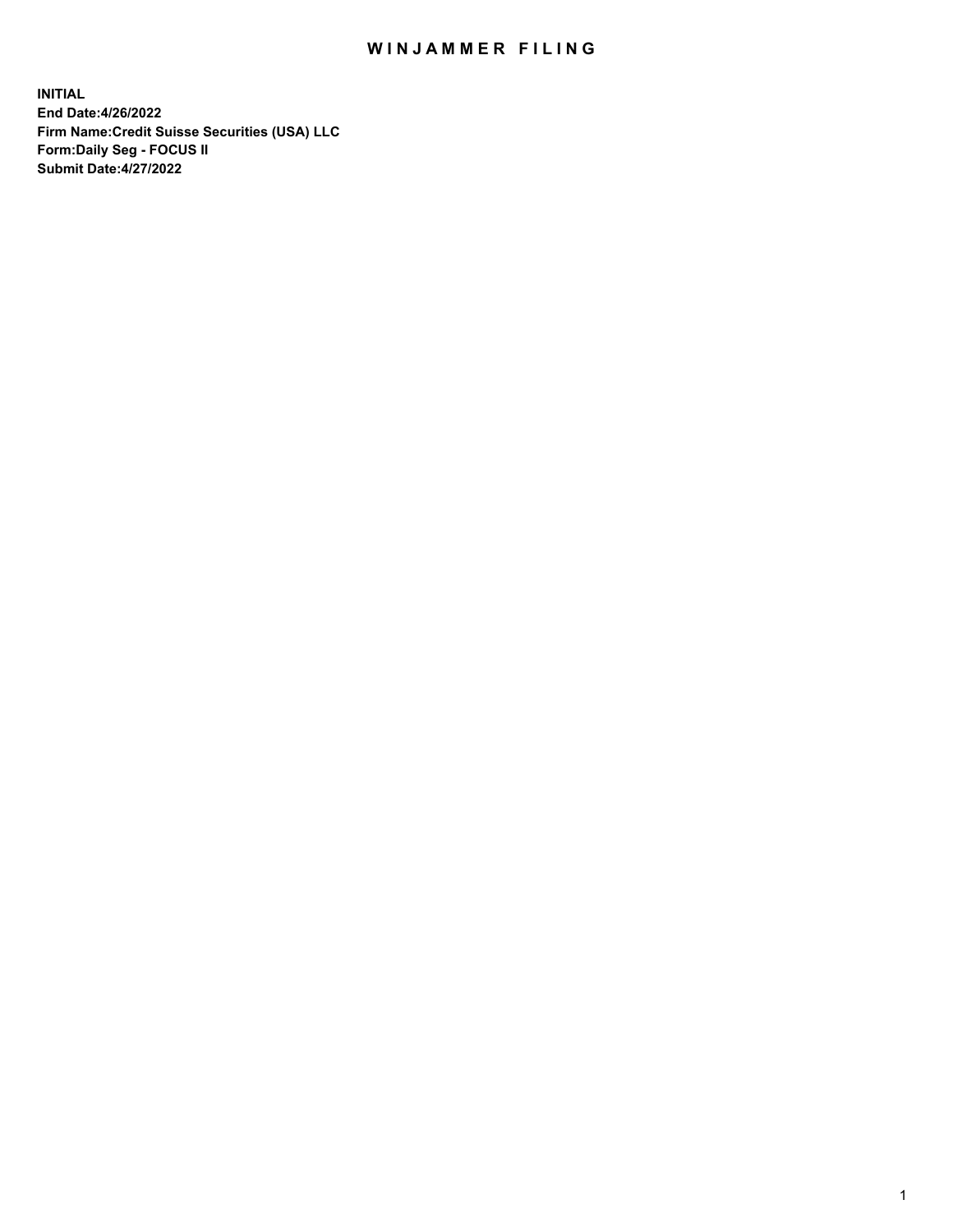**INITIAL**

## **End Date:4/26/2022 Firm Name:Credit Suisse Securities (USA) LLC Form:Daily Seg - FOCUS II Submit Date:4/27/2022**

## **Daily Segregation - Cover Page**

| Name of Company                                                                                                                                                                                                                                                                                                                | <b>Credit Suisse Securities (USA)</b><br><b>LLC</b>              |
|--------------------------------------------------------------------------------------------------------------------------------------------------------------------------------------------------------------------------------------------------------------------------------------------------------------------------------|------------------------------------------------------------------|
| <b>Contact Name</b>                                                                                                                                                                                                                                                                                                            | <b>Alexander Baptiste</b>                                        |
| <b>Contact Phone Number</b>                                                                                                                                                                                                                                                                                                    | 919-994-6223                                                     |
| <b>Contact Email Address</b>                                                                                                                                                                                                                                                                                                   | alexander.baptiste@credit-suiss<br>e.com                         |
| FCM's Customer Segregated Funds Residual Interest Target (choose one):<br>a. Minimum dollar amount: ; or<br>b. Minimum percentage of customer segregated funds required:% ; or<br>c. Dollar amount range between: and; or<br>d. Percentage range of customer segregated funds required between:% and%.                         | $\frac{\frac{0}{5}}{\frac{0}{0}}$<br>0 <sub>0</sub>              |
| FCM's Customer Secured Amount Funds Residual Interest Target (choose one):<br>a. Minimum dollar amount: ; or<br>b. Minimum percentage of customer secured funds required:% ; or<br>c. Dollar amount range between: and; or<br>d. Percentage range of customer secured funds required between:% and%.                           | $\frac{0}{5}$<br>$\underline{0} \underline{0}$<br>0 <sub>0</sub> |
| FCM's Cleared Swaps Customer Collateral Residual Interest Target (choose one):<br>a. Minimum dollar amount: ; or<br>b. Minimum percentage of cleared swaps customer collateral required:% ; or<br>c. Dollar amount range between: and; or<br>d. Percentage range of cleared swaps customer collateral required between:% and%. | $\frac{0}{5}$<br>0 <sub>0</sub><br>0 <sub>0</sub>                |

Attach supporting documents CH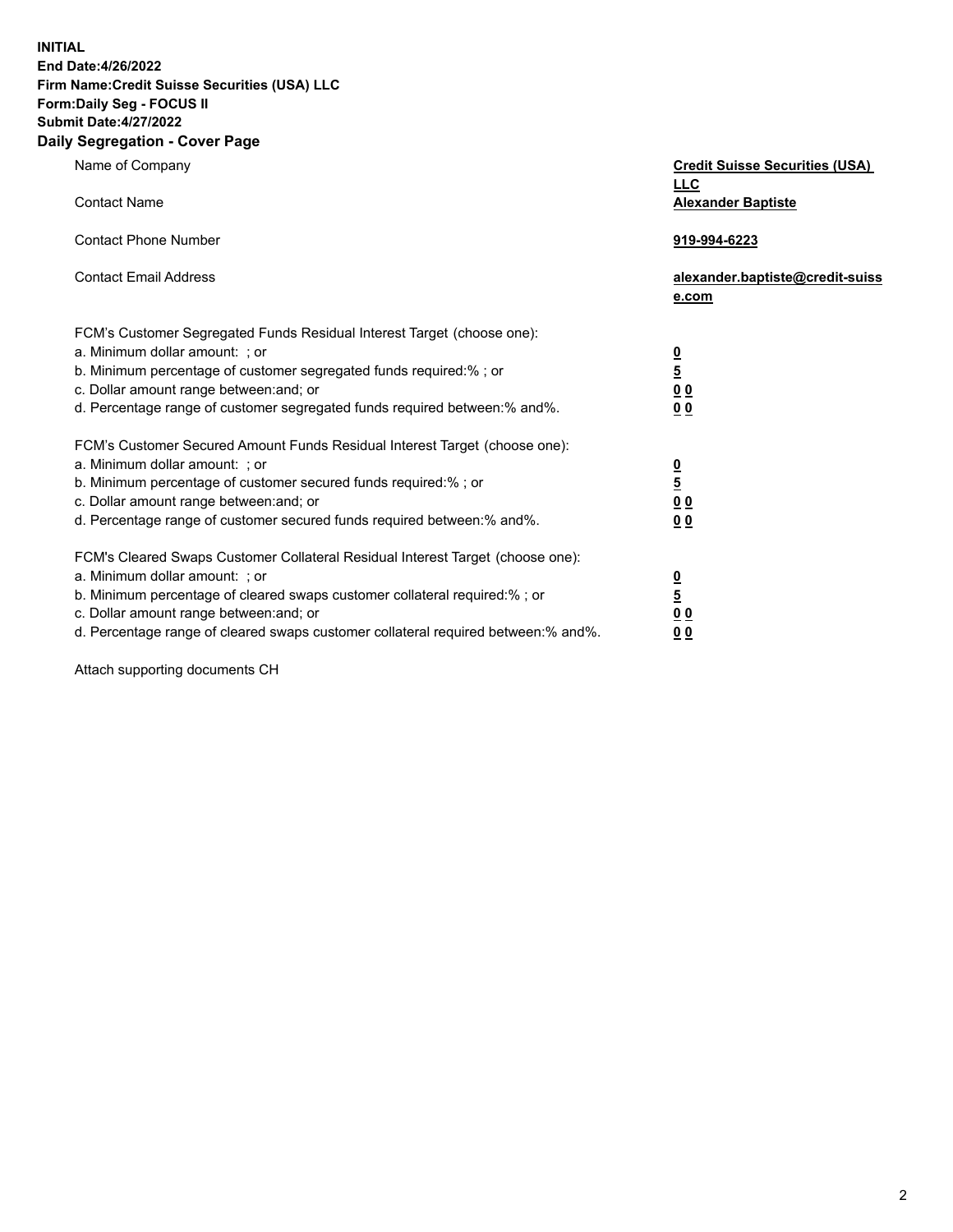**INITIAL End Date:4/26/2022 Firm Name:Credit Suisse Securities (USA) LLC Form:Daily Seg - FOCUS II Submit Date:4/27/2022**

## **Daily Segregation - Secured Amounts**

|     | Foreign Futures and Foreign Options Secured Amounts                                         |                                  |
|-----|---------------------------------------------------------------------------------------------|----------------------------------|
|     | Amount required to be set aside pursuant to law, rule or regulation of a foreign            | $0$ [7305]                       |
|     | government or a rule of a self-regulatory organization authorized thereunder                |                                  |
| 1.  | Net ledger balance - Foreign Futures and Foreign Option Trading - All Customers             |                                  |
|     | A. Cash                                                                                     | 2,964,398,442 [7315]             |
|     | B. Securities (at market)                                                                   | 22,784,240 [7317]                |
| 2.  | Net unrealized profit (loss) in open futures contracts traded on a foreign board of trade   | -1,460,932,274 [7325]            |
| 3.  | Exchange traded options                                                                     |                                  |
|     | a. Market value of open option contracts purchased on a foreign board of trade              | 125 [7335]                       |
|     | b. Market value of open contracts granted (sold) on a foreign board of trade                | $0$ [7337]                       |
| 4.  | Net equity (deficit) (add lines 1. 2. and 3.)                                               | 1,526,250,533 [7345]             |
| 5.  | Account liquidating to a deficit and account with a debit balances - gross amount           | 17,430,625 [7351]                |
|     | Less: amount offset by customer owned securities                                            | -17,394,965 [7352] 35,660 [7354] |
| 6.  | Amount required to be set aside as the secured amount - Net Liquidating Equity              | 1,526,286,193 [7355]             |
|     | Method (add lines 4 and 5)                                                                  |                                  |
| 7.  | Greater of amount required to be set aside pursuant to foreign jurisdiction (above) or line | 1,526,286,192 [7360]             |
|     | 6.                                                                                          |                                  |
|     | FUNDS DEPOSITED IN SEPARATE REGULATION 30.7 ACCOUNTS                                        |                                  |
| 1.  | Cash in banks                                                                               |                                  |
|     | A. Banks located in the United States                                                       | 63,654,411 [7500]                |
|     | B. Other banks qualified under Regulation 30.7                                              | 346,427,924 [7520] 410,082,335   |
|     |                                                                                             | [7530]                           |
| 2.  | Securities                                                                                  |                                  |
|     | A. In safekeeping with banks located in the United States                                   | 22,784,240 [7540]                |
|     | B. In safekeeping with other banks qualified under Regulation 30.7                          | 0 [7560] 22,784,240 [7570]       |
| 3.  | Equities with registered futures commission merchants                                       |                                  |
|     | A. Cash                                                                                     | $0$ [7580]                       |
|     | <b>B.</b> Securities                                                                        | $0$ [7590]                       |
|     | C. Unrealized gain (loss) on open futures contracts                                         | $0$ [7600]                       |
|     | D. Value of long option contracts                                                           | $0$ [7610]                       |
|     | E. Value of short option contracts                                                          |                                  |
| 4.  | Amounts held by clearing organizations of foreign boards of trade                           | 0 [7615] 0 [7620]                |
|     | A. Cash                                                                                     |                                  |
|     | <b>B.</b> Securities                                                                        | $0$ [7640]                       |
|     | C. Amount due to (from) clearing organization - daily variation                             | $0$ [7650]                       |
|     |                                                                                             | $0$ [7660]                       |
|     | D. Value of long option contracts                                                           | $0$ [7670]                       |
| 5.  | E. Value of short option contracts                                                          | 0 [7675] 0 [7680]                |
|     | Amounts held by members of foreign boards of trade                                          |                                  |
|     | A. Cash                                                                                     | 2,840,881,252 [7700]             |
|     | <b>B.</b> Securities                                                                        | $0$ [7710]                       |
|     | C. Unrealized gain (loss) on open futures contracts                                         | -1,548,443,532 [7720]            |
|     | D. Value of long option contracts                                                           | <b>125</b> [7730]                |
|     | E. Value of short option contracts                                                          | 0 [7735] 1,292,437,845 [7740]    |
| 6.  | Amounts with other depositories designated by a foreign board of trade                      | $0$ [7760]                       |
| 7.  | Segregated funds on hand                                                                    | $0$ [7765]                       |
| 8.  | Total funds in separate section 30.7 accounts                                               | 1,725,304,420 [7770]             |
| 9.  | Excess (deficiency) Set Aside for Secured Amount (subtract line 7 Secured Statement         | 199,018,228 [7380]               |
|     | Page 1 from Line 8)                                                                         |                                  |
| 10. | Management Target Amount for Excess funds in separate section 30.7 accounts                 | 76,314,310 [7780]                |

11. Excess (deficiency) funds in separate 30.7 accounts over (under) Management Target **122,703,918** [7785]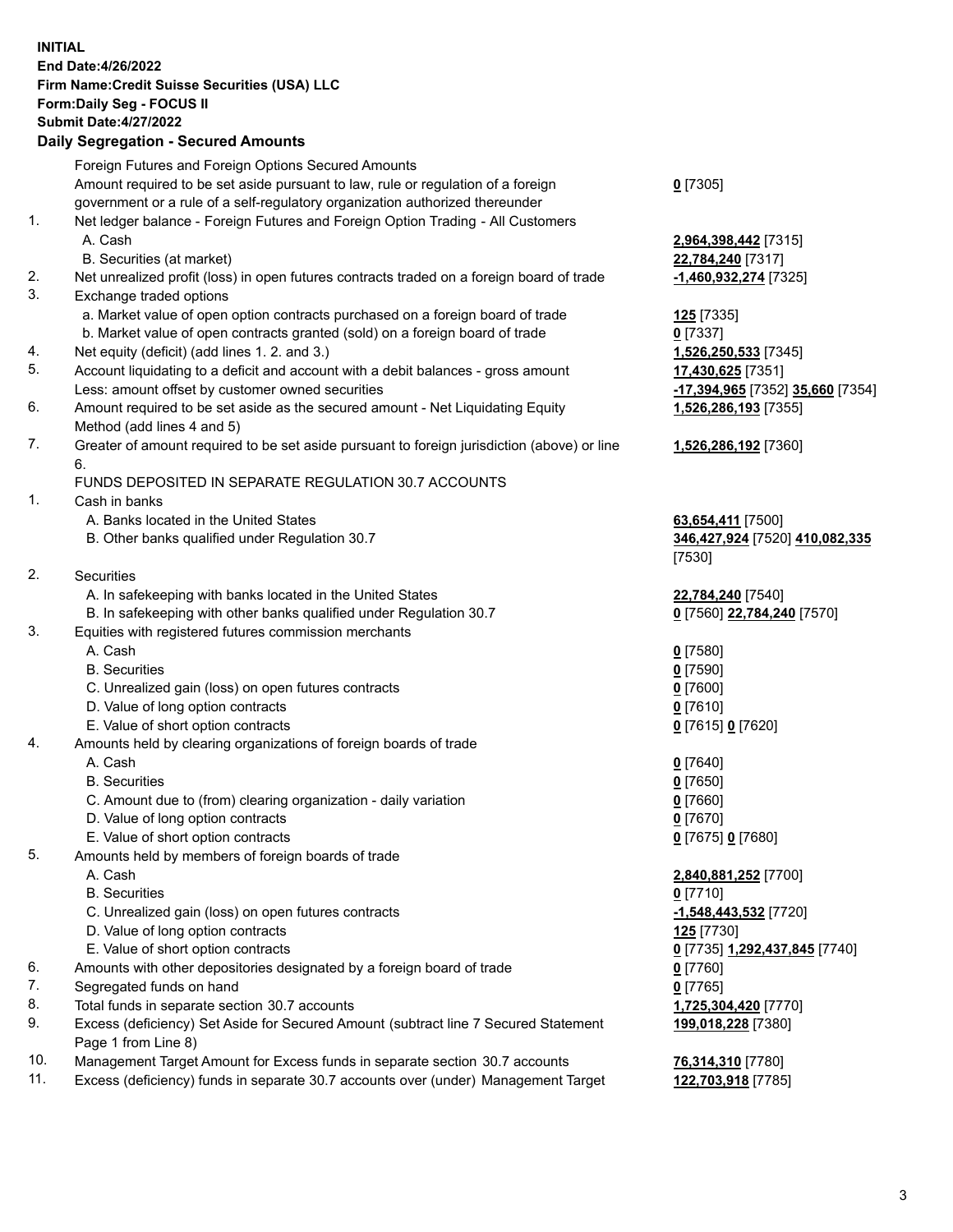|     | <b>INITIAL</b>                                                                      |                                            |
|-----|-------------------------------------------------------------------------------------|--------------------------------------------|
|     | End Date: 4/26/2022                                                                 |                                            |
|     | Firm Name: Credit Suisse Securities (USA) LLC                                       |                                            |
|     | Form: Daily Seg - FOCUS II                                                          |                                            |
|     | <b>Submit Date: 4/27/2022</b>                                                       |                                            |
|     | Daily Segregation - Segregation Statement                                           |                                            |
|     | SEGREGATION REQUIREMENTS(Section 4d(2) of the CEAct)                                |                                            |
| 1.  | Net ledger balance                                                                  |                                            |
|     | A. Cash                                                                             | 368,797,401 [7010]                         |
|     | B. Securities (at market)                                                           | 318,495,856 [7020]                         |
| 2.  | Net unrealized profit (loss) in open futures contracts traded on a contract market  | -26,557,490 [7030]                         |
| 3.  | Exchange traded options                                                             |                                            |
|     | A. Add market value of open option contracts purchased on a contract market         | 55,248,616 [7032]                          |
|     | B. Deduct market value of open option contracts granted (sold) on a contract market | -58,648,600 [7033]                         |
| 4.  | Net equity (deficit) (add lines 1, 2 and 3)                                         | 657,335,783 [7040]                         |
| 5.  | Accounts liquidating to a deficit and accounts with                                 |                                            |
|     | debit balances - gross amount                                                       | 19,629,030 [7045]                          |
|     | Less: amount offset by customer securities                                          | <mark>-19,628,497</mark> [7047] 533 [7050] |
| 6.  | Amount required to be segregated (add lines 4 and 5)                                | 657,336,316 [7060]                         |
|     | FUNDS IN SEGREGATED ACCOUNTS                                                        |                                            |
| 7.  | Deposited in segregated funds bank accounts                                         |                                            |
|     | A. Cash                                                                             | 107,461,523 [7070]                         |
|     | B. Securities representing investments of customers' funds (at market)              | $0$ [7080]                                 |
|     | C. Securities held for particular customers or option customers in lieu of cash (at | 311,814,030 [7090]                         |
|     | market)                                                                             |                                            |
| 8.  | Margins on deposit with derivatives clearing organizations of contract markets      |                                            |
|     | A. Cash                                                                             | 578,065,213 [7100]                         |
|     | B. Securities representing investments of customers' funds (at market)              | $0$ [7110]                                 |
|     | C. Securities held for particular customers or option customers in lieu of cash (at | 6,681,826 [7120]                           |
|     | market)                                                                             |                                            |
| 9.  | Net settlement from (to) derivatives clearing organizations of contract markets     | -6,918,250 [7130]                          |
| 10. | Exchange traded options                                                             |                                            |
|     | A. Value of open long option contracts                                              | 55,248,616 [7132]                          |
|     | B. Value of open short option contracts                                             | -58,648,600 [7133]                         |
| 11. | Net equities with other FCMs                                                        |                                            |
|     | A. Net liquidating equity                                                           | 165,137 [7140]                             |
|     | B. Securities representing investments of customers' funds (at market)              | $0$ [7160]                                 |
|     | C. Securities held for particular customers or option customers in lieu of cash (at | $0$ [7170]                                 |
|     | market)                                                                             |                                            |
| 12. | Segregated funds on hand                                                            | $0$ [7150]                                 |
| 13. | Total amount in segregation (add lines 7 through 12)                                | 993,869,495 [7180]                         |
| 14. | Excess (deficiency) funds in segregation (subtract line 6 from line 13)             | 336,533,179 [7190]                         |
| 15. | Management Target Amount for Excess funds in segregation                            | 32,866,816 [7194]                          |
| 16. | Excess (deficiency) funds in segregation over (under) Management Target Amount      | 303,666,363 [7198]                         |
|     | <b>Excess</b>                                                                       |                                            |